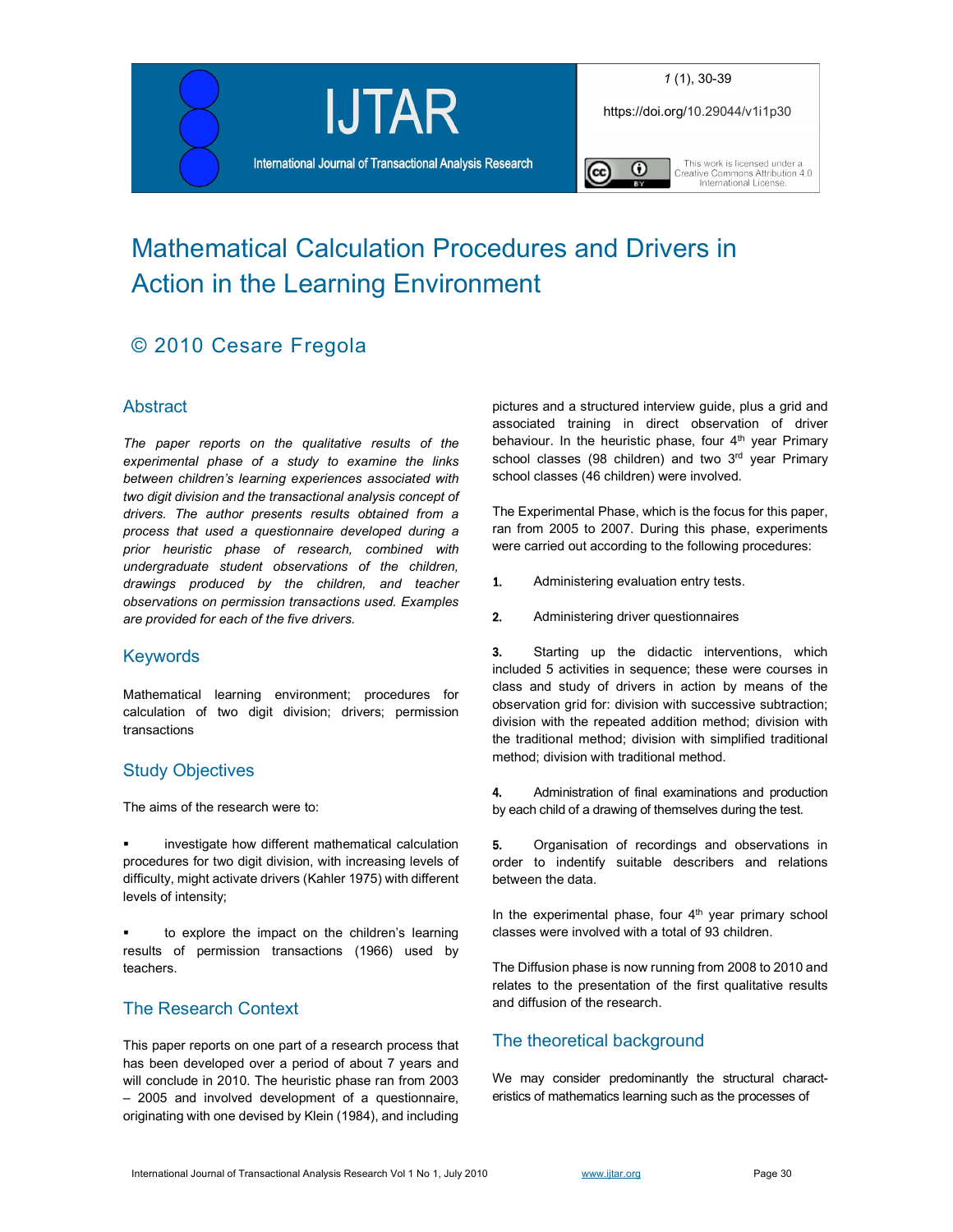abstraction, generalisation, transfer (Gagné R. 1985), and the method of representation using specific codes defining a language that requires an evolved and complex formalisation process. (Piu A., Fregola C., 2010).

As the concepts, rules, constructs and structures can be organised through mathematical language, the cognitive and meta-cognitive processes which enter into the area of the mathematics didactic influence are based on the evolved ability of thought, either that of procedural or declarative knowledge (Gagné E, 1989), requiring mechanical and elaborative activities whether it be knowledge that requires an already mastered know-how but that has to be reconfigured using the capacity for understanding, intuition, analysis, synthesis, decisionmaking and problem-solving (Resnick, 1987).

The aspects relative to the emotional sphere are connected to the fear of mathematics and to the common conviction that mathematics is a subject for a chosen few who are gifted with remarkable intelligence. It may be possible to intervene on some emotional-relational experiences, cognitive and meta-cognitive, which are connected to the history of each child and prevent, facilitate or influence the learning process of mathematics and motivational aspects. Bloom (1979) starts with the supposition that every subject matter can be understood as aimed at a quality of instruction that considers both cognitive and affective-interactional variables. Bloom separates affective suppositions from cognitive ones and demonstrates, by means of transversal and longitudinal studies, that there is a component of variability in scholastic progress given by such suppositions.

Emotions, feelings and moods which often cause frustration, do not always steer behaviour towards planning how much effort to make in order to achieve learning objectives in mathematics. Rather than being a resource for motivation, fear, which should represent the emotion of defence from danger or threats from the environment and anger, which should represent the emotion of the solution to those dangers and threats, reinforce the most common convictions about oneself when learning mathematics, about mathematics itself, the maths teacher and the teaching – aspects that make three convictions evident:

- inadequacy and inability, referring to oneself;
- inaccessibility, referring to mathematics

 inadequacy or incompetence, referring to the teacher and her/his teaching

In the didactic relationship there is the risk of perpetuating a vicious circle amongst these three factors which grow more and more apart and then go on to influence the motivation for learning mathematics.

If one enters "fear of mathematics" into a search engine, there are about 2,500,000 pages where the two words are present. Other words are also used which define a classification of the intensity of the fear, as an emotion, such as – anxiety, terror, anguish, panic. At the other extreme one would expect to find the emotion of joy as a reaction to successfully learning but instead there is a kind of "syndrome of the man in disguise" (Novellino 2003) a syndrome that affects students who are skilled in maths and is manifested by making them feel like supermen, intelligent and alien. In literature the fear of mathematics has been the subject of numerous studies which, in particular, can be traced to negative, unsuccessful experiences. Tobias (1993) introduces the expression Math Anxiety, pointing to the fear of making a mistake as one of the most important factors reported by students, to the method of reinforce/punish by the teachers, partial results attained by students and, again, the myth that the ability to learn is a special gift that cannot be affected by the method of learning

From the point of view of social communications this consequently introduces the adaptation of the students, the teachers and the parents to a model of behaviour which can tends to make the children justify themselves and yield to their lack of ability. Anne Siety (2003), psychopathologist and specialist in psycho-pedagogy of mathematics, focuses on the emotional aspect of mathematics and its consequences on the individual. The block in mathematics is not always caused by failing to understand the subject or a problem, that can be resolved with a little explanation and work, but the entire world of mathematics remains relentlessly closed and all this can result in panic or something more serious which is based on fear. According to the author, the origin of this fear in pupils is caused by their perception of mathematics as something unpleasant, incomprehensible since anyone who does not have a good head for maths will never be able to do it.

According to the constructivism theory, convictions are the fruit of a continuous process of interpretation of the reality effected by children and they develop with the implicit purpose of giving a sense to experiences with mathematics. Op'T Eynde (2002), describes the convictions of students relating to mathematics as those subjective conceptions which are possessed, implicitly or explicitly, that students consider as real, that is that influence their mathematical understanding and the solution to problems. Schoenfeld (1983) adds the importance of the environment in the generation of convictions. McLeod (1992) examines a classification that is different to that of Schoenfeld because it contains convictions on teaching mathematics rather than on convictions on the task.

Di Martino P. (2007) and Underhill (1988), take into consideration the convictions about oneself in a social context, and that of teaching and learning mathematics. Lewis (1990 divides the categories according to the ways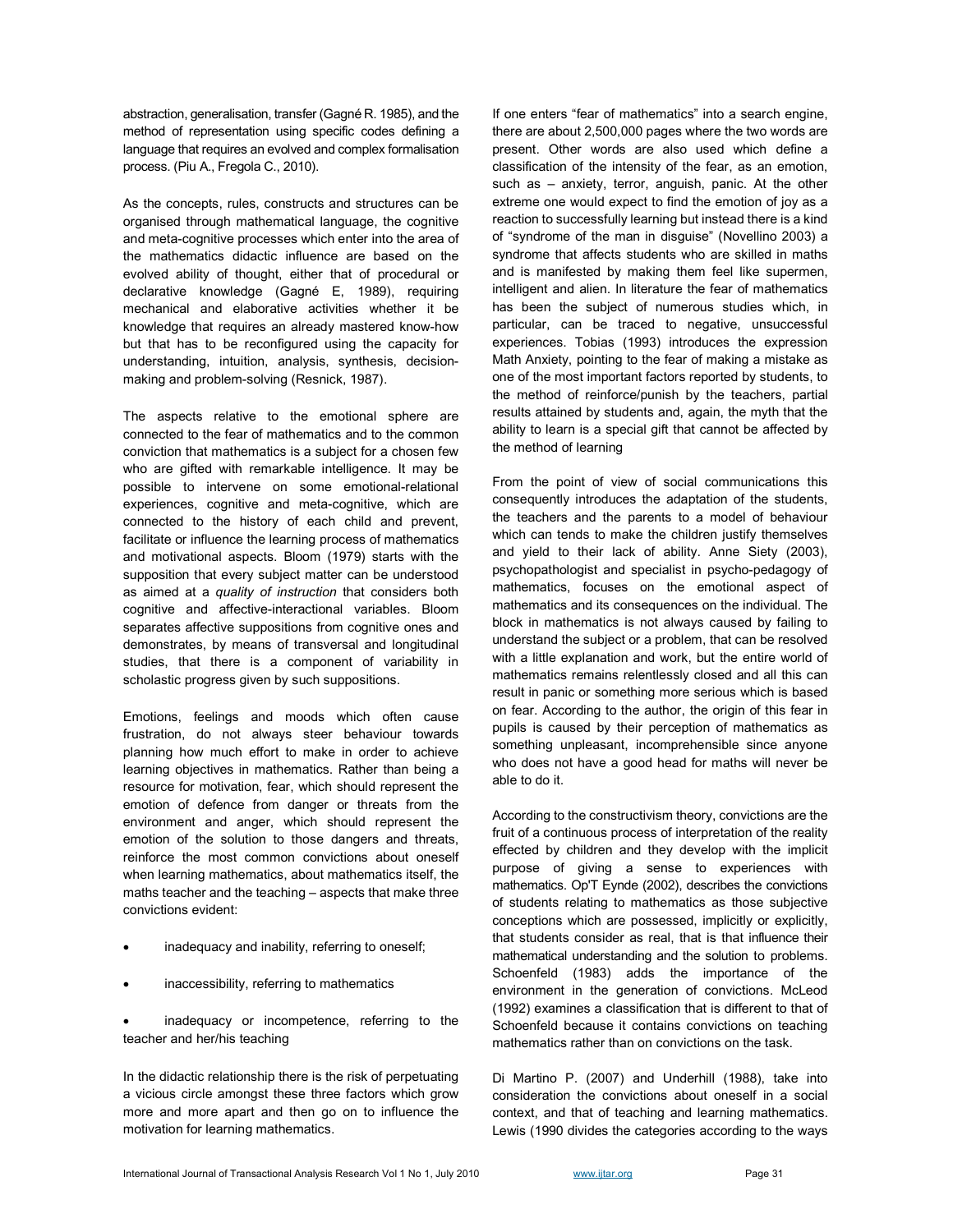in which they can originate. However this criteria presents some problems because the same conviction can be found in different categories if held by two different people and it is not clear who stipulates the origin of a conviction in that not everyone is aware of them.

It is clear that these convictions can influence motivation and behaviour because from these come the convictions on what doing well in maths means, and what behaviour is required in order to be successful. However almost all studies on convictions are based on the research by Bandura and his Social foundations of Thought and Actions (1986). The author maintains that the convictions about oneself condition a certain form of control of thought and action. Bandura also underlines the importance of what he calls outcome expectations, or what the subject thinks will be the consequences of actions. Usually with the expression theory of success convictions about success and failure in mathematics are involved. These convictions have been the subject of psychological studies converging in the attributive theory: "Attributions can be defined as perceptions which individuals have concerning the causes of events which happen to themselves (self-attribution) or to others (hetero-attribution)" De Beni R., Moè A., (2000). Studies carried out by Fennema (1985) pointed out that males attributed their success to their own ability and their failure to lack of effort. In a different way, subsequent studies carried out by Schoenfeld (1989) demonstrated that, irrespective of gender, students who had less consideration of their own ability in mathematics tended to attribute any success to luck, and any failure to their own ability/inability.

Attitudes are understood to be internal, or mental and have a (favourable/unfavourable) direction and varying intensity and are connected to a predisposition to act (Zan. 1996). According to the simplest explanation, attitude is the level of positive or negative emotion associated with a particular object, and hence attitude to mathematics is simply a positive/negative inclination towards it. (McLeod 1989, Haladyna e al., 1983). A more articulated explanation sees three components in an attitude – an emotional reaction, convictions about the subject and behaviour towards the subject. From this perspective attitude towards the subject of mathematics is defined in a more articulated way than simply emotions which one associates with mathematics (that however retain a positive/negative value,) to include convictions which are held and behaviour which is triggered. (Hart. 1989) Therefore, the behaviour of a subject depends on more than one factor, into which concepts relating to perception of oneself can be integrated, including self-effectiveness (Bandura, 1993, 1997) and self-esteem (Convington, 1998).

Hackett and Betz (1989) quote evidence that selfeffectiveness in mathematics is a predictor for results and performance. Schunk and Lilly (1984) emphasise the influence of self-esteem on results and performance in mathematics; perception of their ineffectiveness causes

pupils to lower their motivation for, and effort in, mathematics. Norwich (1987) showed similar results.

Linking the above to transactional analysis concepts led us to focus on two in particular – drivers and permission transactions. For the benefit of readers who may be unfamiliar with transactional analysis terminology, Kahler (1975) described drivers as behaviours that last from a split second to no more than seven seconds and reinforce an existential position of "I'm OK if". He linked this to Berne's (1972 p 344) notion that our script is "driven" by repetition compulsion so that drivers are microscopic repeats of our overall life pattern. Crossman (1966) identified permissions as transactions that effect a change in the direction of the recipient's behaviour; Stein (1971) referred to a permission as an attempt to realign the recipient with their original script-free state; and Woollams & Brown (1978) used the term permission transaction to indicate a message that "It's OK to.." Brook (1996) reviews the concept and provides a categorisation of permissions into affective, behavioural, cognitive and physiological.

#### The results of the study

A report has been tabled for each child showing identification of the driver through the grid, the profile of the driver obtained by means of the questionnaire, the drawing of themselves, intervention of the teacher with the permission transactions, and results attained. In the following pages are 5 typical tables, one for each prevalent driver, representing one of the most important results of the research.

#### Verbal behaviour

Some examples from the work carried out in the fourth year primary school; identification of drivers from analysis of verbal behaviour:

1. Mathematics is written in an exercise book with small squares and I like small squares because they help me to write well, neatly and precisely. Be Perfect Driver.

2. When I do division I can't find the number I need straight away and I start thinking that I am a bit crazy. Hurry Up Driver.

3. I try my best, but then everything seems so difficult, I have to try harder and then the numbers go missing and the sums never come out. Try Hard Driver.

4. I now just let things bounce off me, even if I can't do division I think it's pointless worrying about it because lots of my schoolmates can't do it either. Be Strong Driver

5. The teacher hasn't checked my maths exercise book, and I haven't done my homework because I only learned division for her. Please Others Driver.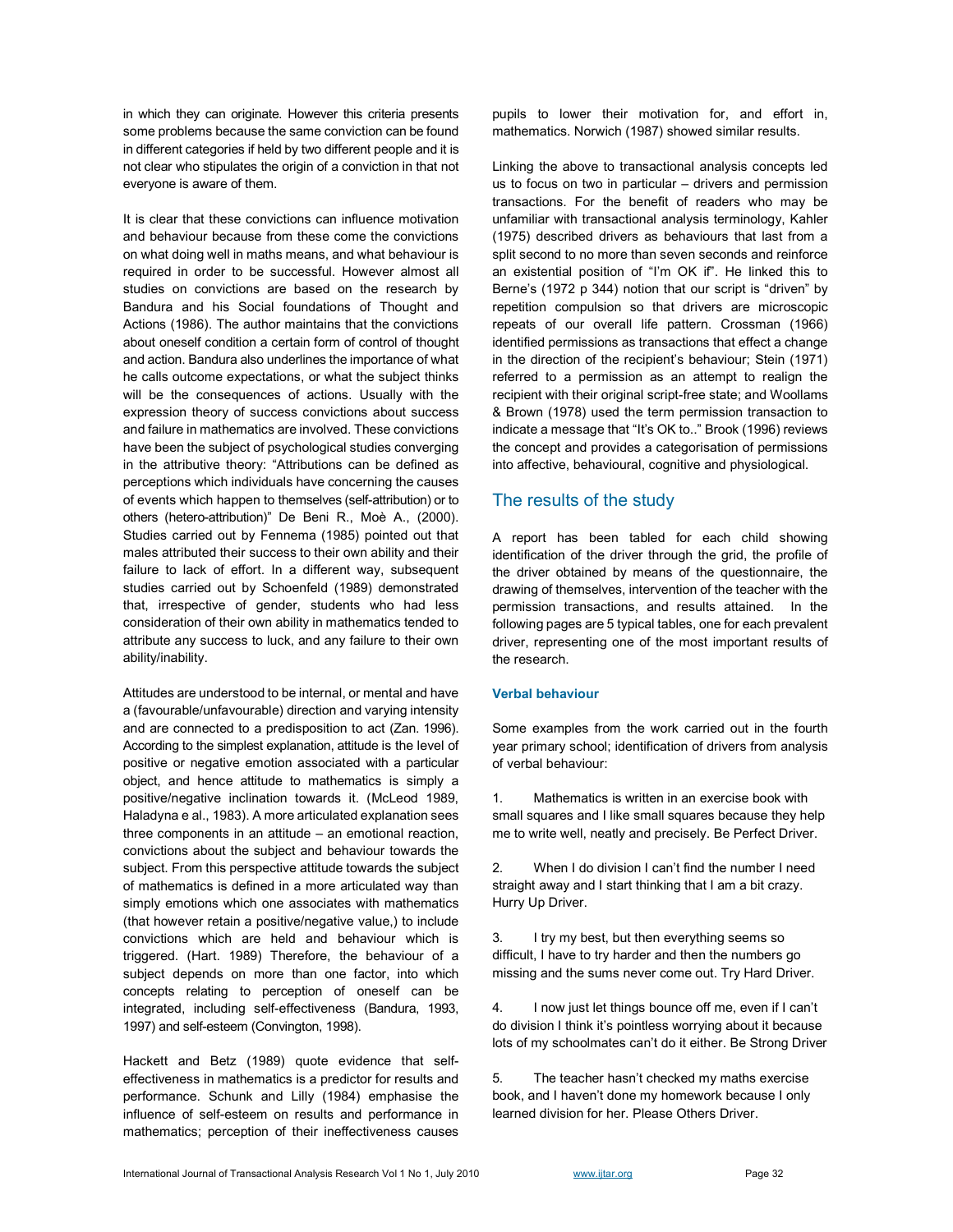| <b>Observations and</b><br>grid                                                                                                                                                                                                                                                       | <b>Questionnaire and Driver Profile</b>                                                                                                                                                                                                                                                                                                                                                                         | Drawing of myself | <b>Behaviour before</b><br>intervention of the<br>teacher                                                                                                                              | Intervention of the<br>teacher                                                                                                                                                                                                                                                                                                                                                                                                                                                                        | <b>Learning results</b>                                                                                                                                                                                                                                         |
|---------------------------------------------------------------------------------------------------------------------------------------------------------------------------------------------------------------------------------------------------------------------------------------|-----------------------------------------------------------------------------------------------------------------------------------------------------------------------------------------------------------------------------------------------------------------------------------------------------------------------------------------------------------------------------------------------------------------|-------------------|----------------------------------------------------------------------------------------------------------------------------------------------------------------------------------------|-------------------------------------------------------------------------------------------------------------------------------------------------------------------------------------------------------------------------------------------------------------------------------------------------------------------------------------------------------------------------------------------------------------------------------------------------------------------------------------------------------|-----------------------------------------------------------------------------------------------------------------------------------------------------------------------------------------------------------------------------------------------------------------|
| Words:<br>"of course", "I'll do<br>it again, I don't like<br>it like this".<br>Tones:<br>well modulated.<br>Gestures:<br>brings the hand<br>towards the chin.<br>Positions:<br>upright and well<br>balanced.<br><b>Facial Expressions:</b><br>severe.<br><b>Result:</b><br>Be perfect | <b>Driver</b><br><b>Be Perfect</b><br>5.0<br>4.0<br>30<br><b>Be Strong</b><br>Try Hard<br>5.0<br>2.0<br>4.0<br>30<br>$\tilde{\mathcal{C}}$<br>$\tilde{O}$<br>1.0<br>$\overline{v}$<br>$\mathfrak{g}^*$<br>3.0<br>2.0<br>$\alpha$<br>$o_{\geq}$<br>$\sigma^2$<br>$o_{\hat{\mathcal{E}}}$<br>$\sigma_{\rm o}$<br>$o_{\lambda}$<br>$\sigma_{\mathcal{A}}$<br>$o_{\mathcal{S}}$<br>0.6<br>Please People<br>Hurry Up |                   | Becomes agitated<br>ш<br>when a new activity<br>is suggested.<br>Concentrates on<br>$\blacksquare$<br>details and loses the<br>thread.<br>Conscientious<br>$\mathcal{L}_{\mathcal{A}}$ | ■ Turned to the<br><b>Normative Positive</b><br>Parent.<br><b>Transmitted</b><br>confidence in<br>pupil's ability:<br>emphasised the<br>correct results<br>achieved and at an<br>appropriate time<br>Praised the<br>ш<br>moments of<br>concentration on<br>the process rather<br>than on the activity<br>and unessential<br>details.<br>$\mathcal{L}_{\mathcal{A}}$<br>Gave<br>permission to "be<br>worth" something<br>even though<br>something is still<br>missing<br>Stimulated<br>ш<br>intuition. | ■ Attention time<br>and functional<br>concentration<br>increased<br>$\blacksquare$ Accepts<br>mistakes.<br>Does not get<br>lost in details.<br>$\blacksquare$ Accuracy<br>means being able<br>to deal better with<br>the task<br>$\blacksquare$ More intuitive. |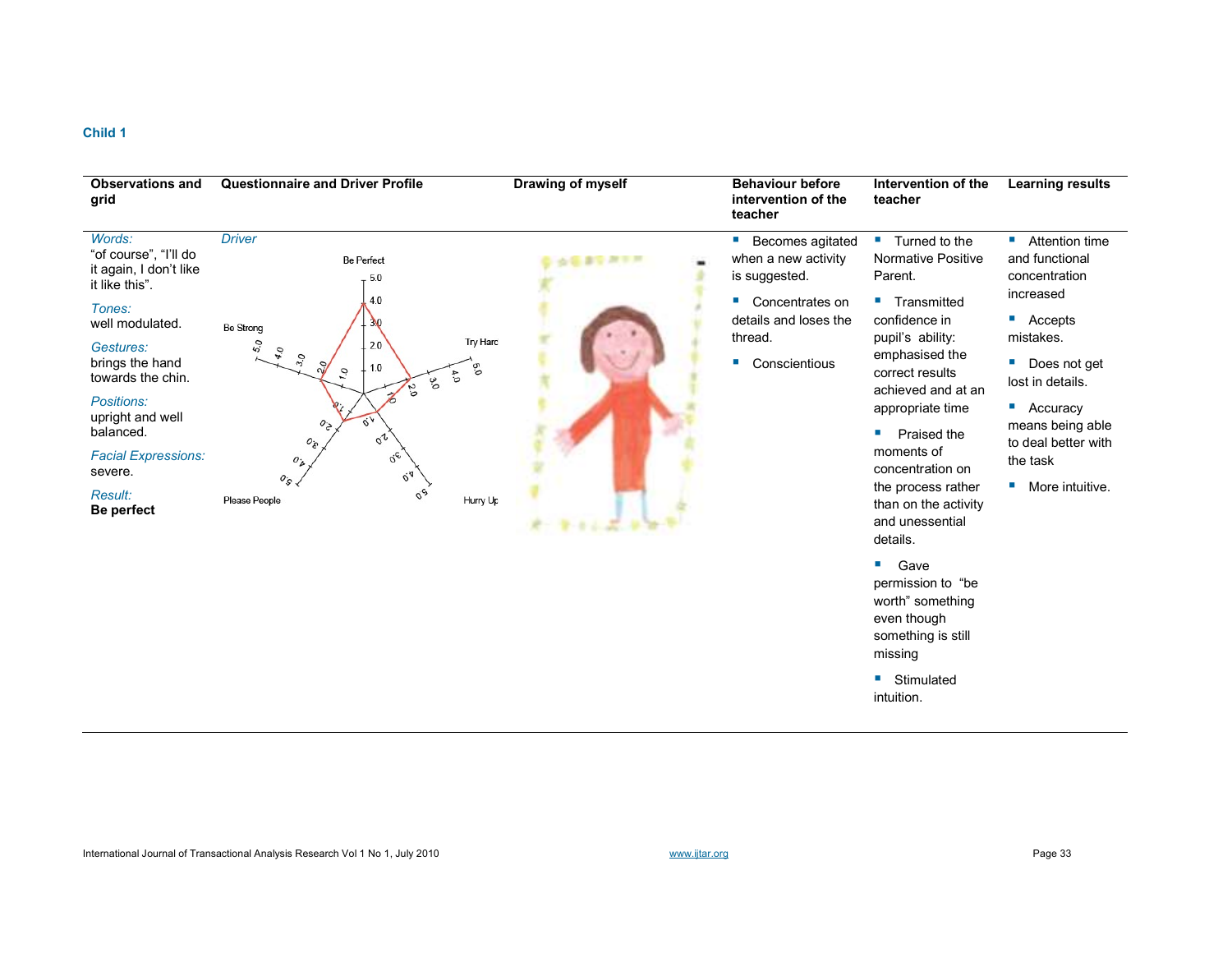| <b>Observations and</b><br>grid                                   | <b>Questionnaire and Driver Profile</b>                                                     | Drawing of myself | <b>Behaviour before</b><br>intervention of<br>the teacher                  | Intervention of the<br>teacher                                                         | <b>Learning results</b>                                              |
|-------------------------------------------------------------------|---------------------------------------------------------------------------------------------|-------------------|----------------------------------------------------------------------------|----------------------------------------------------------------------------------------|----------------------------------------------------------------------|
| Words:<br>"come on".<br>Tones:                                    | <b>Driver</b><br><b>Be Perfect</b><br>.5.0                                                  |                   | ■ Very<br>competitive.<br>Asks questions                                   | ш<br>Encouraged the<br>pupil "to take his/her<br>time".                                | Compares self<br>with others on<br>specific subjects.                |
| up and down.<br>Gestures:<br>brings the hand<br>towards the chin. | 4.0<br>3.0<br><b>Be Strong</b><br>Try Hard<br>5 <sub>O</sub><br>20<br>$\sigma_{\phi}$<br>30 |                   | "for the sake of it"<br>in the hope of<br>getting useful<br>information to | Pointed out that<br>m.<br>at the end of the<br>process a better<br>result is obtained  | Distinguishes the<br>mistake from the<br>error.<br>$\blacksquare$    |
| Positions:<br>continually<br>fidgeting.                           | $\sim$<br>1.0<br>ိ<br>/9<br>$\tilde{\delta}$<br>Ω.<br>$\mathbb{S}$<br>$\dot{\circ}$         |                   | arrive at the<br>results.<br>Is confident of<br>m.                         | and in less time if<br>"accuracy is<br>displayed and the                               | Admits difficulties<br>and has learnt to ask<br>pertinent questions. |
| <b>Facial Expressions:</b><br>"inattentive"<br><b>Result:</b>     | $o_{\ge}$<br>$\sigma_{\rm c}$<br>$o_{\mathbb{X}}$                                           |                   | never making a<br>mistake.                                                 | time necessary is<br>made use of<br>Reinforced                                         |                                                                      |
| Hurry Up                                                          | $\sigma_{\mathbf{A}}$<br>$O_{S\rightarrow}$<br>0 <sub>8</sub><br>Hurry Up<br>Please People  |                   | Skips steps<br>×.<br>Writes untidily                                       | attitudes to<br>attention, accuracy<br>in writing down the<br>steps and<br>operations. |                                                                      |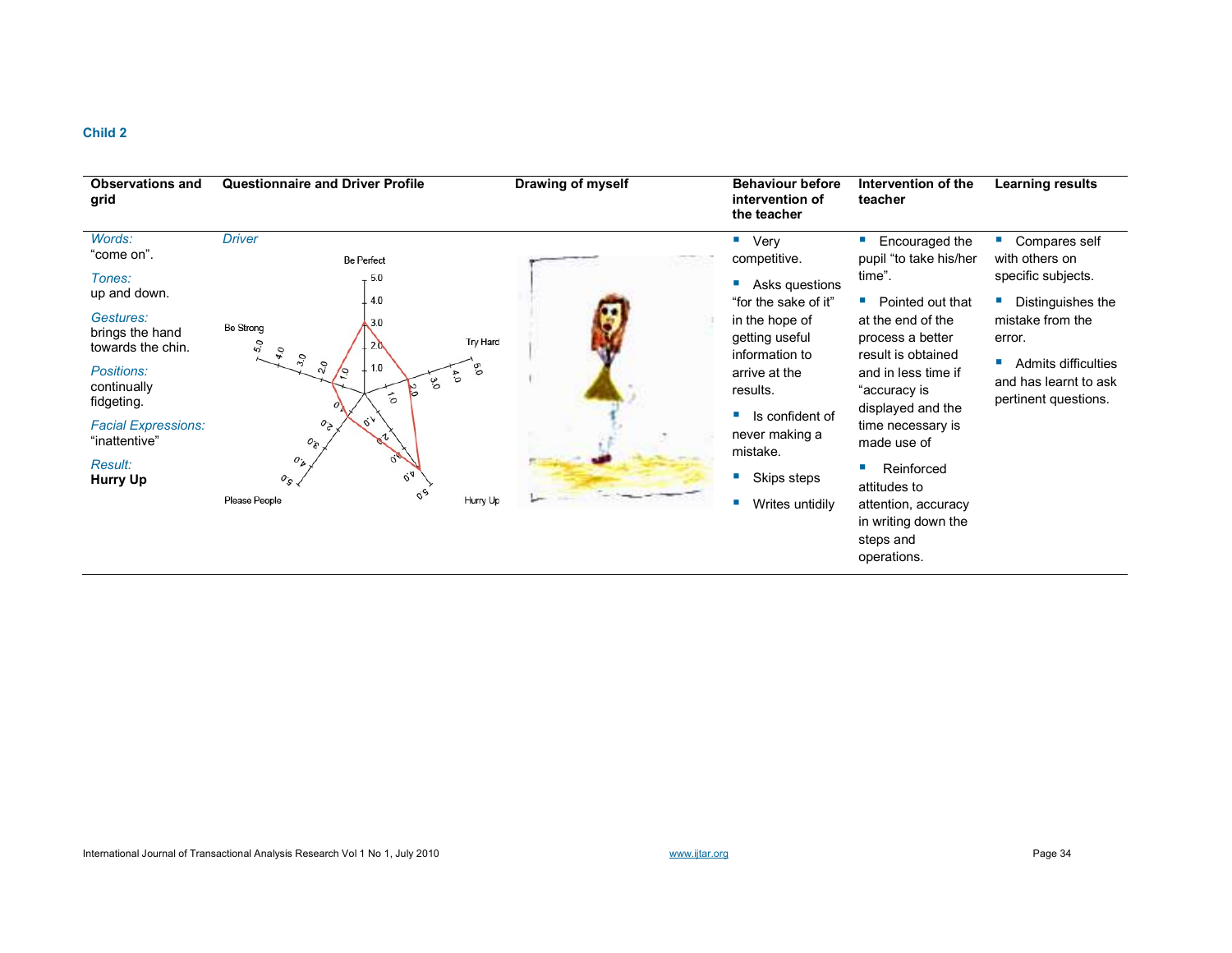| <b>Observations and</b><br>grid                                                                                                                                  | <b>Questionnaire and Driver Profile</b>                                                                                                                                                                                                        | Drawing of myself | <b>Behaviour before</b><br>intervention of the<br>teacher                                                                                                             | Intervention of the<br>teacher                                                                                                                                                                                 | <b>Learning results</b>                                                                                                                          |
|------------------------------------------------------------------------------------------------------------------------------------------------------------------|------------------------------------------------------------------------------------------------------------------------------------------------------------------------------------------------------------------------------------------------|-------------------|-----------------------------------------------------------------------------------------------------------------------------------------------------------------------|----------------------------------------------------------------------------------------------------------------------------------------------------------------------------------------------------------------|--------------------------------------------------------------------------------------------------------------------------------------------------|
| Words:<br>"it's difficult", "I<br>can't do it", "I'm not<br>capable"<br>Tones:<br>muted.<br>Gestures:<br>moves tightened<br>fists                                | <b>Driver</b><br><b>Be Perfect</b><br>5.0<br>4.0<br>3.0<br><b>Be Strong</b><br>Try Hard<br>50<br>2.0<br>$\sigma_{\phi}$<br>$30^{\circ}$<br>$\overline{c}$<br>1.0<br>c<br>$\overline{\phantom{a}}$<br>$\tilde{\circ}$<br>$\tilde{\sigma}$<br>50 |                   | ×<br>Becomes<br>agitated when a test<br>is suggested.<br>Freezes up when<br>×.<br>a mistake is made.<br>×<br>Concentrates on<br>the effort and not on<br>the activity | $\mathcal{L}_{\rm{eff}}$<br>Used many<br>positive strokes<br>conditioned by event<br>of activation and<br>positive results<br>Transmitted<br><b>COL</b><br>confidence in pupil's<br>ability: encouraged<br>the | $\blacksquare$<br>Stays calm when<br>activities are<br>suggested.<br>ш<br>Accepts<br>mistakes and carries<br>on.<br>Concentrates on<br>the task. |
| Positions:<br>bends forward,<br>placing hands on<br>knees.<br>Facial<br><b>Expressions:</b><br>frowns and screws<br>up eyes<br><b>Result:</b><br><b>Try Hard</b> | $\vec{o}$<br>O <sub>1</sub><br>۵,<br>$o_{\ge}$<br>ö <sup>2</sup><br>$O_{\mathcal{E}}$<br>$\sigma_c$<br>$O_{\mathbb{Z}}$<br>$O_{\mathcal{A}}$<br>$o_{\mathcal{S}}$<br>$\sigma_{\mathcal{S}}$<br>Hurry Up<br>Please People                       |                   | п<br>Asks for<br>confirmation and<br>Reassurance.<br>п<br>Resists and<br>interrupts the test.                                                                         | commitment/result<br><b>The State</b><br>Relation<br>Encouraged<br>concentrating on the<br>activity instead of<br>saying "I can't do it".                                                                      | Asks for help.                                                                                                                                   |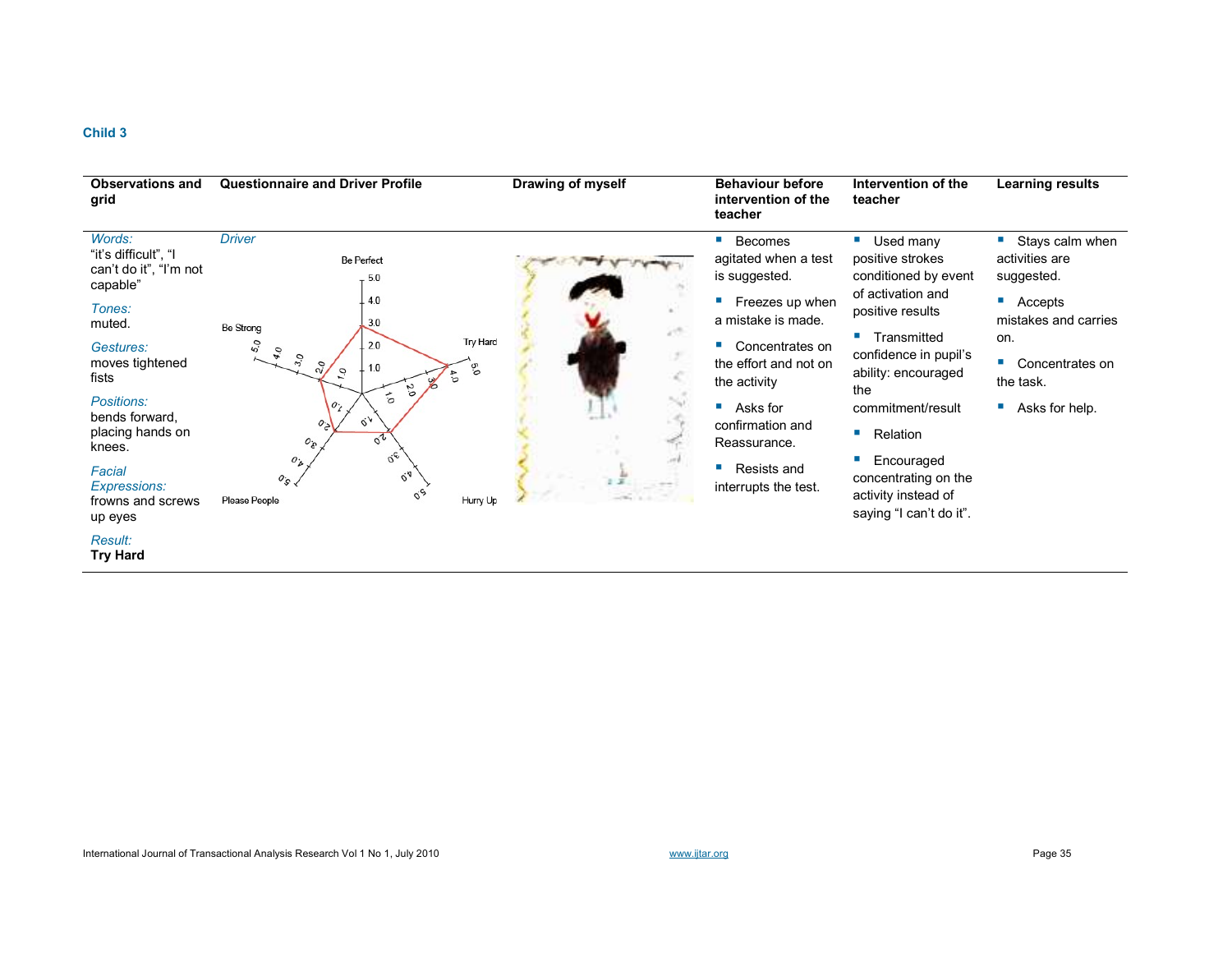| <b>Observations</b><br>and grid                                                                                                                                                                                                                                                                                               | <b>Questionnaire and Driver Profile</b>                                                                                                                                                                                                                                                                                                                                                     | Drawing of myself | <b>Behaviour</b><br>before<br>intervention of<br>the teacher                                                            | Intervention of<br>the teacher                                                                                                                                                                                                                                                    | <b>Learning results</b>                                                                                                                                                                                                                                                                                                                                                                                                                                                                                                        |
|-------------------------------------------------------------------------------------------------------------------------------------------------------------------------------------------------------------------------------------------------------------------------------------------------------------------------------|---------------------------------------------------------------------------------------------------------------------------------------------------------------------------------------------------------------------------------------------------------------------------------------------------------------------------------------------------------------------------------------------|-------------------|-------------------------------------------------------------------------------------------------------------------------|-----------------------------------------------------------------------------------------------------------------------------------------------------------------------------------------------------------------------------------------------------------------------------------|--------------------------------------------------------------------------------------------------------------------------------------------------------------------------------------------------------------------------------------------------------------------------------------------------------------------------------------------------------------------------------------------------------------------------------------------------------------------------------------------------------------------------------|
| Words:<br>"come on", "will<br>you help me?", "is<br>that right"<br>Tones:<br>alternates<br>between high and<br>low.<br>Gestures:<br>taps fingers and<br>fidgets with legs.<br>Positions:<br>moves<br>continually.<br>Facial<br>Expressions:<br>sullen, tries to<br>catch teacher's<br>eye.<br>Result:<br><b>Please Others</b> | <b>Driver</b><br><b>Be Perfect</b><br>5.0<br>4.0<br>3.0<br><b>Be Strong</b><br>Try Hard<br>50<br>2.0<br>4.0<br>30<br>6.0<br>1.0<br>$\mathcal{L}_{\text{O}}$<br>$\infty$<br>2.0<br>$\delta$<br>o <sub>i</sub><br>$o_{\ge}$<br>$\sigma^2$<br>$\delta^{\mathsf{c}}$<br>$o_{\mathbb{A}}$<br>$\sigma_{\mathbf{A}}$<br>$o_{\mathcal{S}}$ .<br>$\sigma_{\mathcal{O}}$<br>Please People<br>Hurry Up | <b>MARKET</b>     | ■ Keeps on<br>asking for<br>confirmation of<br>correctness of<br>operations<br>Easily<br>changes method<br>of attention | Encouraged to<br>×,<br>think about a<br>single operation.<br>Pointed out the<br>ш<br>difficulties and<br>mistakes of the<br>child and<br>discussed them<br>with the child to<br>make up for the<br>prerequisites.<br>Encouraged<br>ш<br>the child to<br>express real<br>feelings. | ■ Accepts and<br>overcomes<br>difficulties by<br>discussing and<br>asking for<br>confirmation on<br>the strategies<br>adopted and no<br>longer on the<br>"correctness of<br>what s/he has<br>done"<br><b>Expresses</b><br>feelings without<br>expecting the<br>teacher to confirm<br>them.<br>$\blacksquare$ At times is<br>more connected<br>to carrying out<br>the task than<br>getting approval<br>of adult<br>$\blacksquare$ Faces<br>criticism without<br>getting offended.<br>• Depends less<br>on opinion of<br>others. |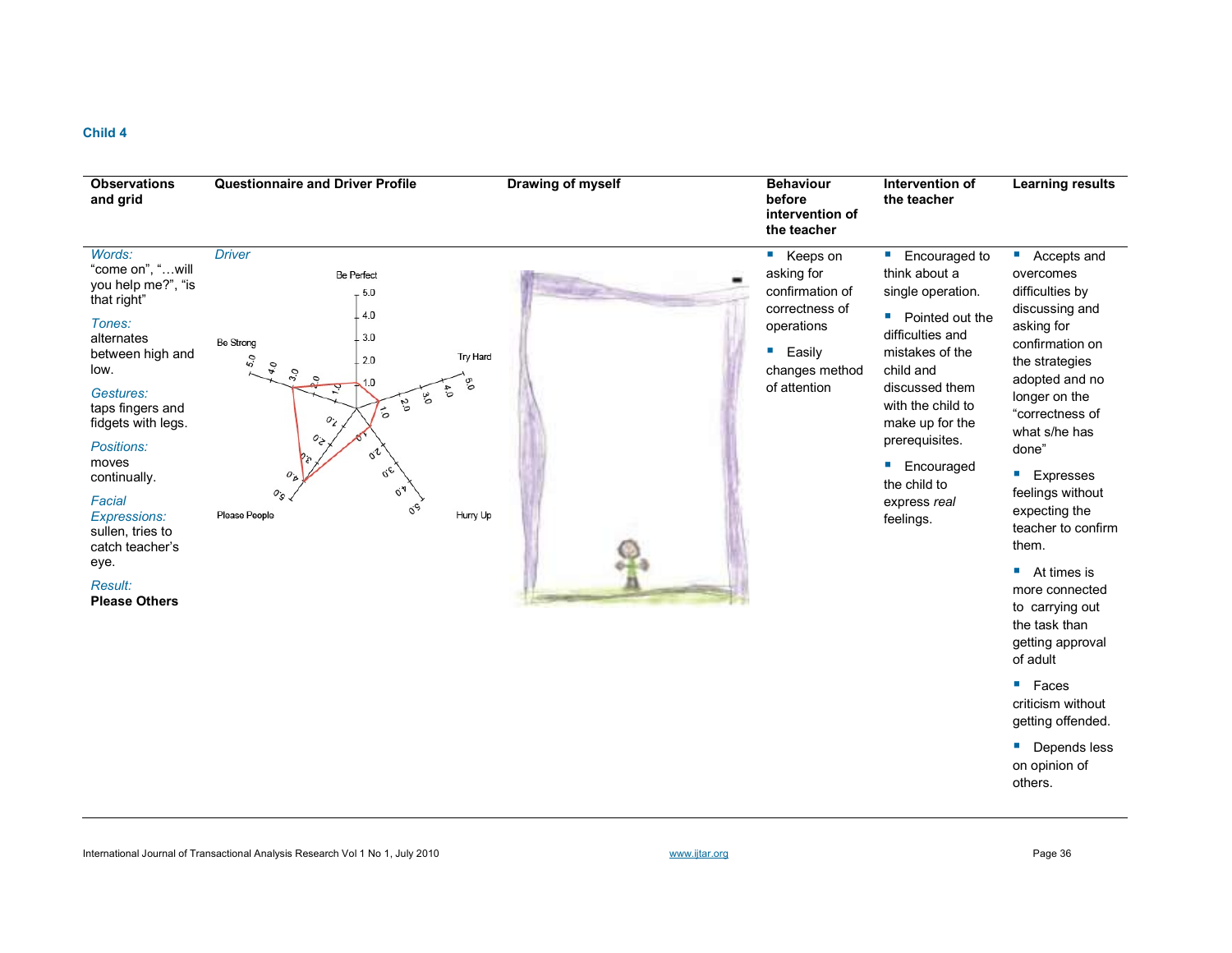| <b>Observations and</b><br>grid          | <b>Questionnaire and Driver Profile</b>                                                                                              | Drawing of myself | <b>Behaviour before</b><br>intervention of the<br>teacher | Intervention of the<br>teacher                                       | Learning results                                       |
|------------------------------------------|--------------------------------------------------------------------------------------------------------------------------------------|-------------------|-----------------------------------------------------------|----------------------------------------------------------------------|--------------------------------------------------------|
| Words:<br>does not use<br>feelings.      | <b>Driver</b><br><b>Be Perfect</b><br>5.0                                                                                            |                   | Does not<br>express feelings.<br>Does not ask             | Encouraged the<br><b>COL</b><br>pupil to ask the<br>teacher for help | • Pupil opened<br>up and expressed<br>feelings (laughs |
| Tones:<br>flat, monotonous.              | .4.0                                                                                                                                 |                   | for help.                                                 | Made sure pupil<br>cooperated with the                               | and jokes), both<br>towards                            |
| Gestures:<br>rigid.                      | 3.0<br><b>Be Strong</b><br>Try Hard<br>$\overline{50}$<br>2.0                                                                        |                   | $\blacksquare$ Very<br>competitive                        | other children.<br>asking her/him to                                 | classmates and<br>the teachers.                        |
| Positions:<br>rigid.                     | $\overline{\mathcal{S}}$<br>6.9<br>10<br>o,<br>$\alpha$ .0<br>ο.<br>Ο<br>ρs<br>$\dot{\circ}$                                         |                   |                                                           | help anyone who<br>was left behind.                                  | When in<br>and the<br>difficulty asks for              |
| <b>Facial Expressions:</b><br>hard, cold | o <sub>j</sub><br>$\varphi$                                                                                                          |                   |                                                           |                                                                      | help.<br>W.<br>Not so                                  |
| Result:<br><b>Be Strong</b>              | $\delta^{\text{L}}$<br>$o_{\hat{\mathcal{E}}}$<br>$\delta^{\mathsf{c}}$<br>$O_{\mathbb{Z}}$<br>$\sigma_{\mathbf{A}}$<br>$O_{S\prec}$ |                   |                                                           |                                                                      | competitive.                                           |
|                                          | $\sigma_{\mathcal{O}}$<br>Hurry Up<br>Please People                                                                                  |                   |                                                           |                                                                      |                                                        |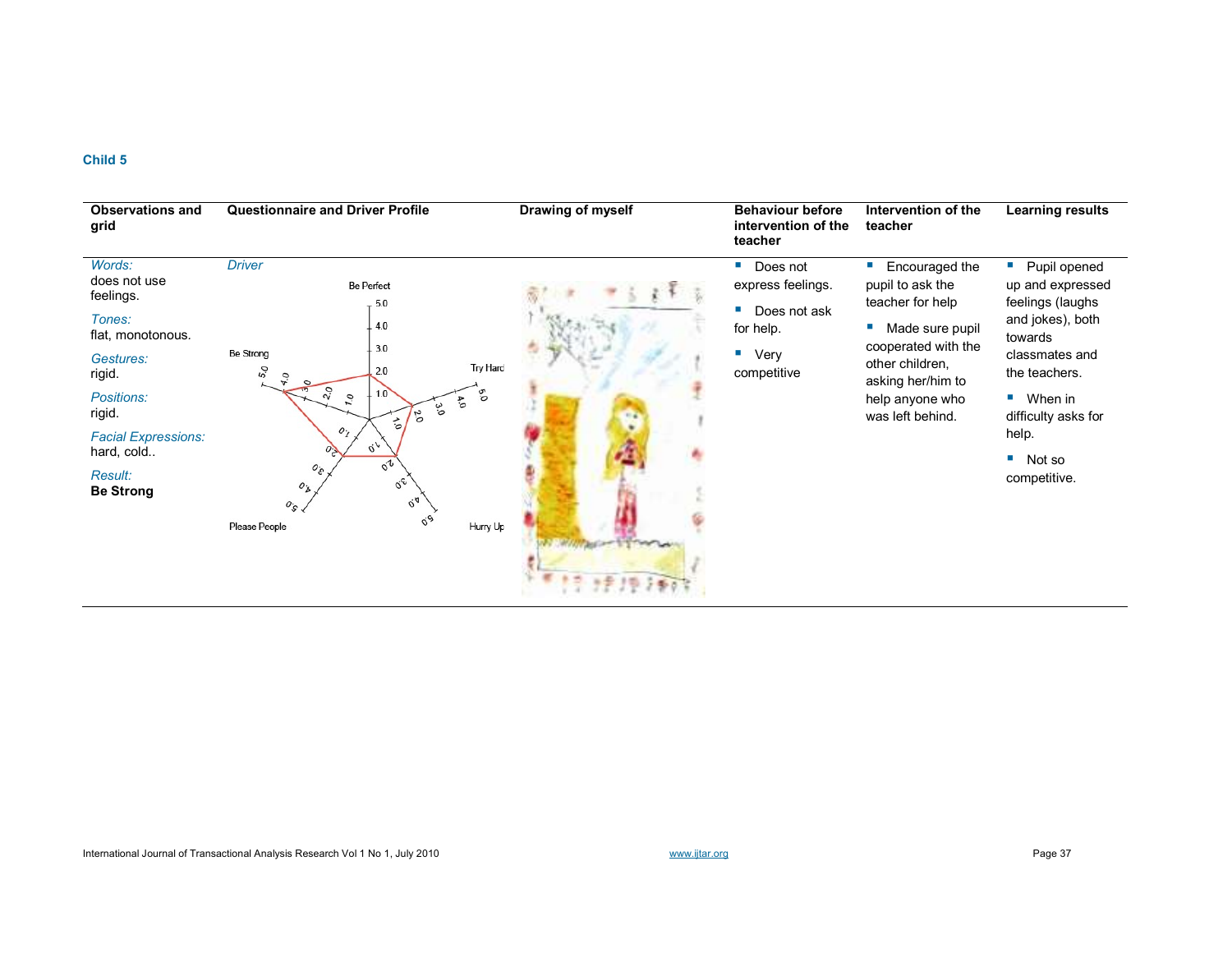#### Relationship between learning results and drivers

The Be Perfect driver is what caused the greater number to abandon or temporarily halt the test.

The children with the Be Strong driver - and this surprised many - on the whole achieved excellent results, that is to say when anxiety is controlled one is more ready for mathematics. Less positive results were obtained in cases where, even though they have doubts or queries they do not ask or do not want help when the teacher approaches them. The Hurry Up and Try Hard drivers were noticed to be more frequent during the standard procedures for two digit division and it was noticed that in ninety per cent of the cases with low percentages of failure, only one or both were present. Finally, regarding the Hurry Up and Try Hard drivers, there is not always a correspondence between observations in the field and results of the questionnaire and this made us reassess the role of the questionnaire whilst not abandoning it.

The children with the Please Others driver are those who asked for more explanations and assistance, even pointing out their own deficiencies (signs of wooden leg game and clumsy idiot game – it wasn't for want of trying).

### **Discussion**

We are still working on these results because we have felt it necessary to carry out a qualitative analysis of the research to be done on a wider range of children and, above all, to train the teachers to handle the instruction course themselves.

On the basis of the observations, we have implemented a course which aims at tackling, along with the teachers, the meaning of the drivers from a pedagogical angle. And we have noticed that it will be necessary to deal with the teachers' drivers and their effect on didactic interaction. We have provided the teachers with explanations about drivers and we have directed their attention to the fact that some aspects of the mechanism which characterise drivers involve very significant emotional characteristics.

The work has permitted us to observe essential aspects that are relevant when creating environments for learning mathematics (and also other subjects), within which the transactional analysis competence can be a deliberate part of the didactic activity and, at the same time, to consider to what extent some of these competences can become an integral part of the basic training for Primary School Teachers.

We feel that the method of managing the didactic relationship, and intervening at the right moment in emotional experiences, opens new perspectives for mathematical didactics and for didactics in general.

The author is a Certified Transactional Analyst (Educational), Mathematics Didactics for Integration Professor in Degree Courses in Science of Primary School Teaching at University of Aquila and Lecturer in Mathematics and Psycho-pedagogy Didactic Masters Mathematics Art Science and Reality at Science of Teaching faculty University of Roma Tre. He can be contacted at fregola@uniroma3.it; cfregola@mathetica.it.

The work described was part of a study carried out at the Cattedra di Didattica Generale in the Degree Courses in Science of Primary School Teaching at University of Roma Tre and at the Cattedra di Matematica e Psicopedagogia Didactics Master in Mathematics in Art, Science and Reality in the same Degree courses. The author acknowledges the involvement of Prof. Daniela Olmetti Peja, Prof. Fabio Bocci, students Lia Amedei, Silvia Romano, Eliana Bilei, Laura Chiani and Roberta Di Fabio, teacher Isa Rossi and training supervisors Luisa Colcerasa, Maria Mansi, Viviana Rossanese, and thanks them for their participation, their proficient involvement and their attitude which was guided by their curiosity.

The research protocols are available for those who wish to consult them or start similar experiments – please contact the author.

## **References**

Bandura, A. (1997). Self-efficacy: The exercise of control. New York: Freeman.

Bandura A. (1993). Perceived self-efficacy in cognitive development and functioning. Educational Psychologist. n.28.

Bandura, A. (1986). Social foundations of thought and actions: a social cognitive theory. Englewood Cliffs, NJ: Prentice Hall.

Berne, E. (1971). Analisi Transazionale e psicoterapia. Roma: Astrolabio.

Berne, E (1972) What do you say after you say Hello? New York: Grove Press

Bloom B.S. (1979). Caratteristiche umane e apprendimento scolastico, Armando, Roma,

Brook, K A (1996) A Fresh Look at Permission Transactional Analysis Journal 26 (2) April 160-166

Crossman, P (1966) Permission and Protection Transactional Analysis Bulletin 5(19) 153-154

Fennema, E. (1985). Attribution theory and achievement in mathematics. in S.R. Yussen (Ed.) The growth of reflection in children. San Diego: CA Academic.

Fregola C. Olmetti Peja D. (2007), Superare un esame. Come trasformare ansia emotività e studio in risorse strategiche. Napoli: Edises

Gagné, R.M. (1985). Le condizioni dell'apprendimento. Roma: Armando 4° ed.